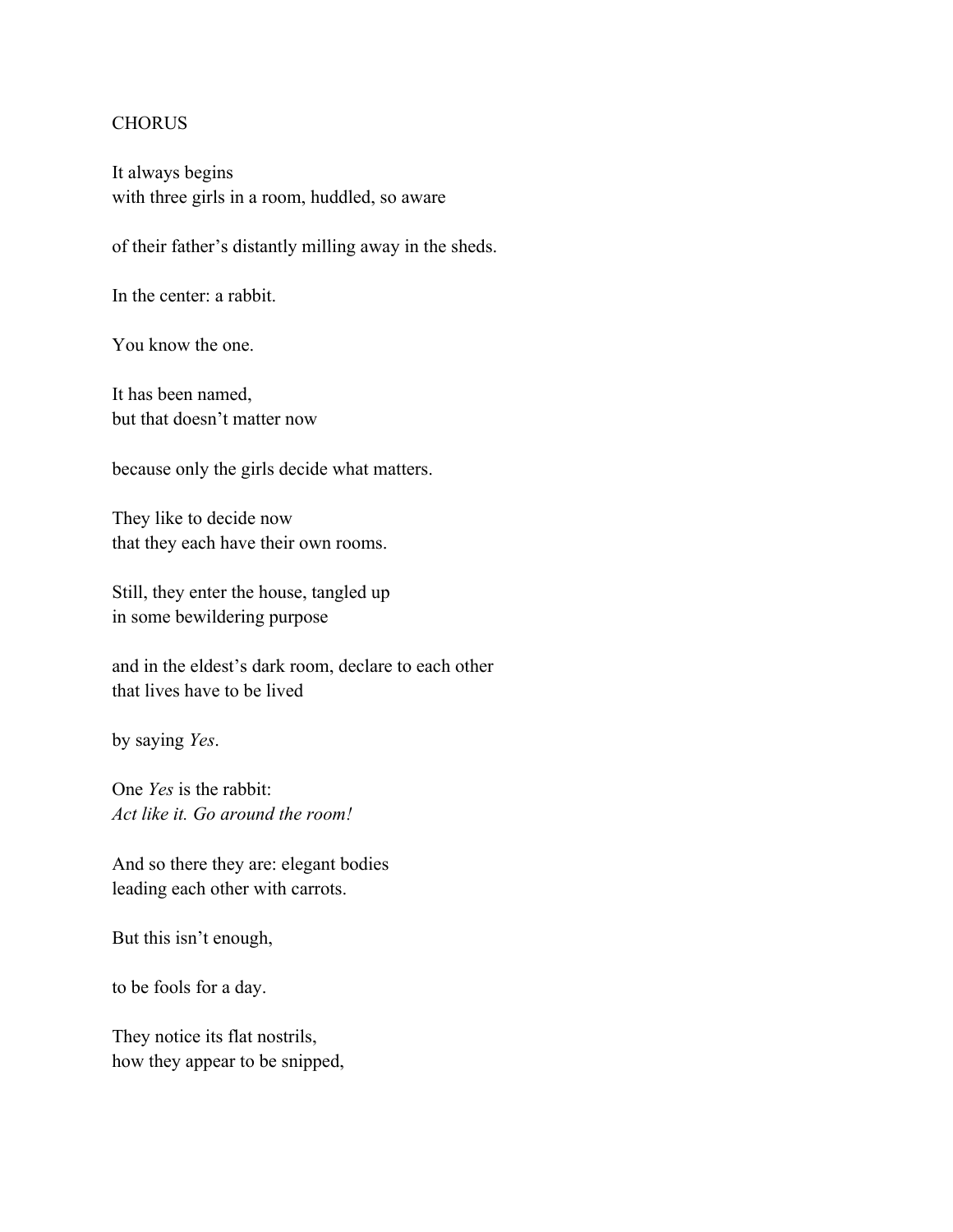as if someone took scissors to that soft land.

They notice its strange stomach. They open its ears and blow air softly in.

They do not mind that it does not look at any one girl for very long.

They inspect its sex and still do not know what any of it means.

Like them, it is overwhelmed: the little wail folds into the corners of the dark room.

This is how it is with tender things: the girls felt, then, the desire to shake it,

to take it in their arms

and press until it cries again.

They are orderly and take turns: one girl presses

the small belly flat against the wall.

Another has a hard hand.

They only know how to consume.

Finally, the desperate body is taken up by the father's hand,

it's bright ear filling with apologies

and the sad strike of knowledge

of that cruel circle.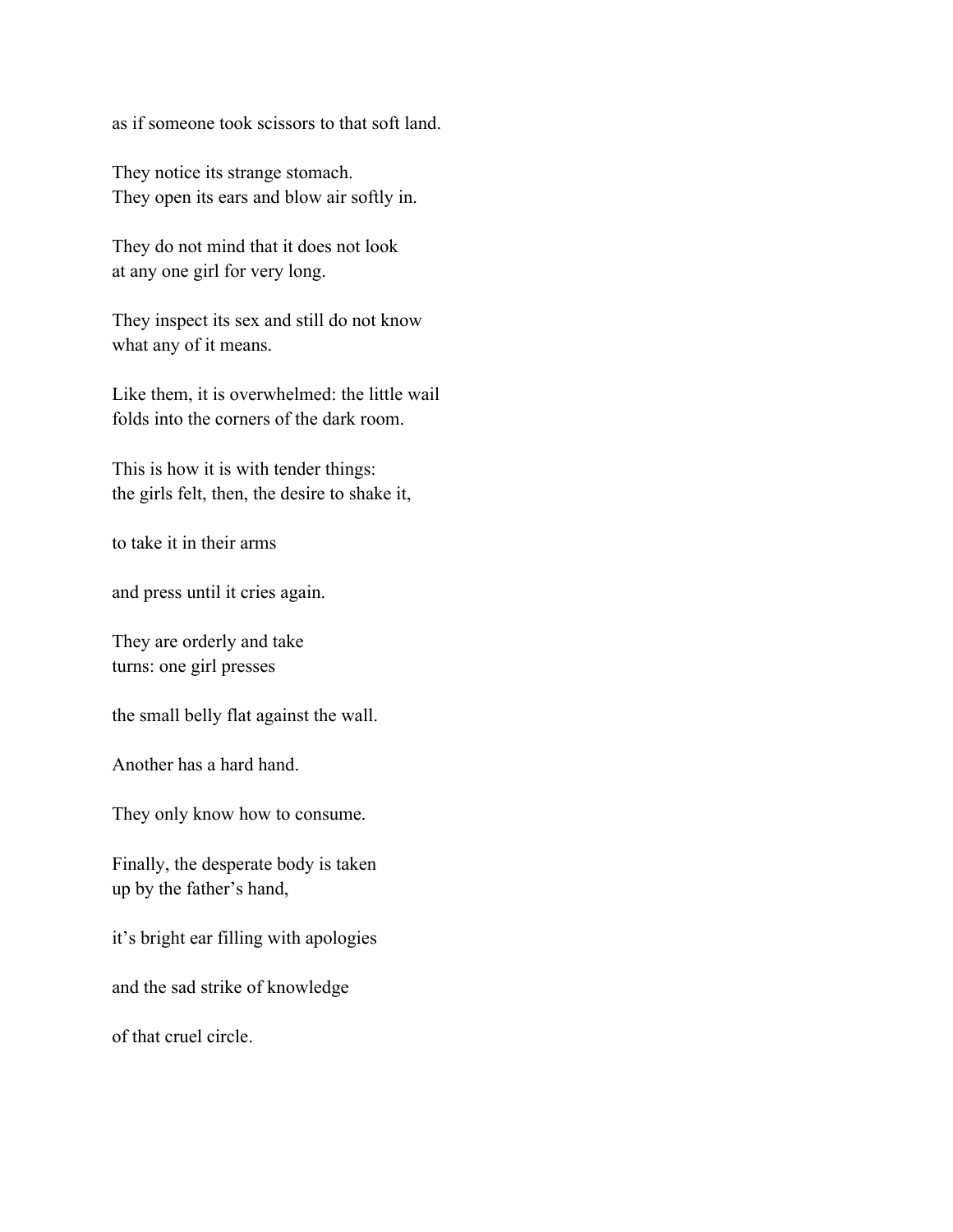We told her not to name the baby

Magnificent, but we understood how she wanted a boy

to have a name larger

than himself. Everything was small for her—everything made its way

past without seeing her at all. She was tired

of cleaning someone else's house.

When she was pregnant, she dreamt of plates.

They were flat—the easiest to wash.

Once, she woke and told us she'd broken a plate in her master's house.

She was given the shards and sent away.

But this was kinder. This

was the work she wanted to do.

She had a trophy now. Her round belly, her flat plate baby.

He would be so easy to clean. How could anyone eat off him to begin with?

Each morning, she woke: *he is a gold plate, girls. He has blue flowers.*

*He won't break easy.*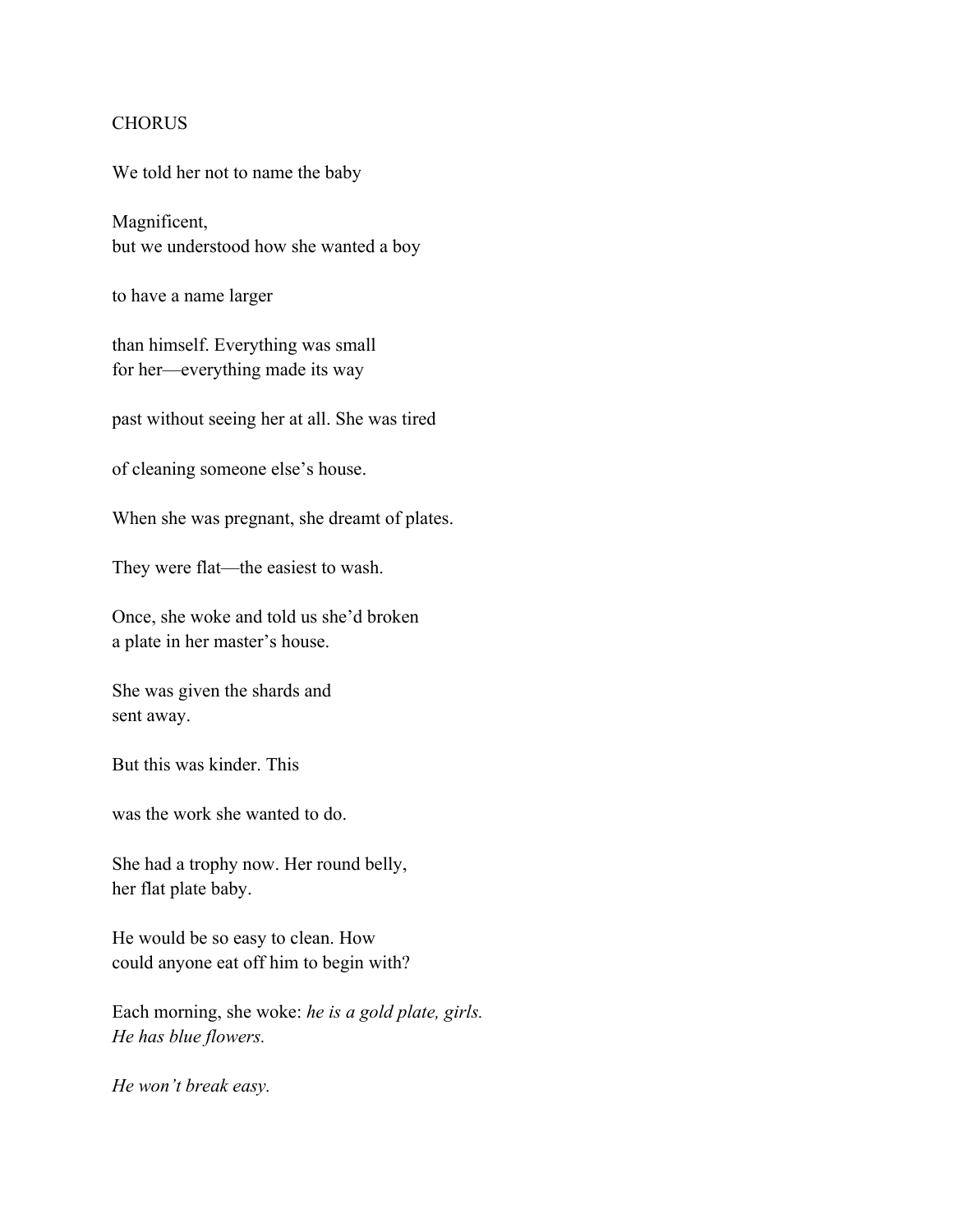Mother, we know now that it is really Eden

we are working towards,

that each day spent at the work table

is paired

with another day we can spend in the sun.

We know that we must return

the feathers we have found.

We know that each albino body

longs for another.

We know that those beautiful, black dogs

are not rabid, only hungry.

We know that we have run out of things to name,

and so we name our breasts, our stomachs, our lover's penises

because there is nothing left unclaimed.

We know that we are too near to lust,

but we still want to be let in.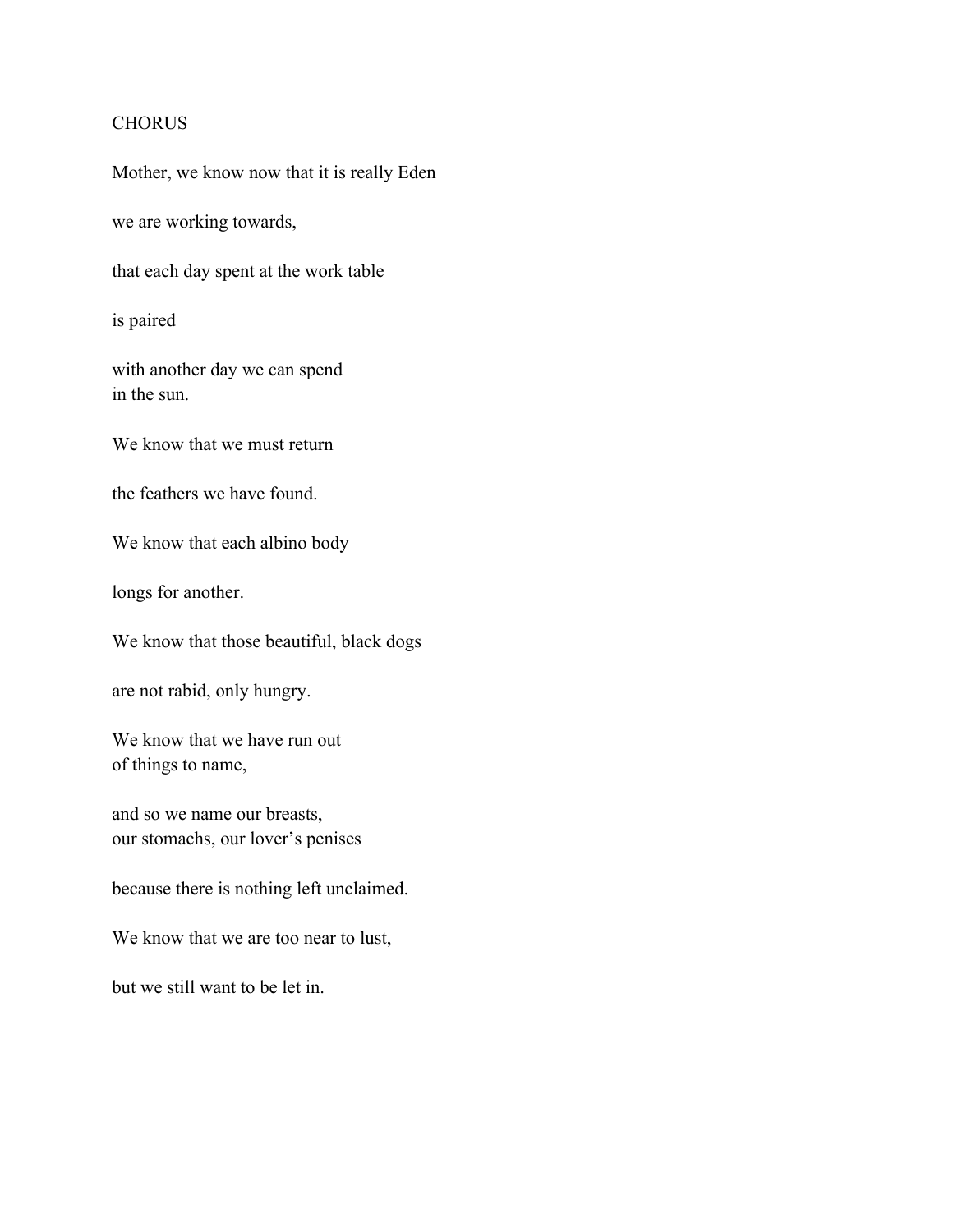We are told to run home after work, but we don't

want to return to our beds.

We break off to the river,

make like we are herons with our long, flat bodies.

We examine each other and determine *Yes, your neck is graceful too!*

We are like a chorus in that way:

*And your wrist, and your ankles.*

We fall into a pack of *yours.*

We measure. We prod. We stick our cold feet onto each other's backs.

In the river, we submerge and make our hair wild.

We've been preparing for this,

eating oils and rubbing our temples to make our hair grow.

But we stop now. The fires in our chest quiet.

We remember ourselves because Grace is here,

her temples red from being rubbed throughout the night.

It's been a month since the sickness and her fine, black hair hasn't made it back.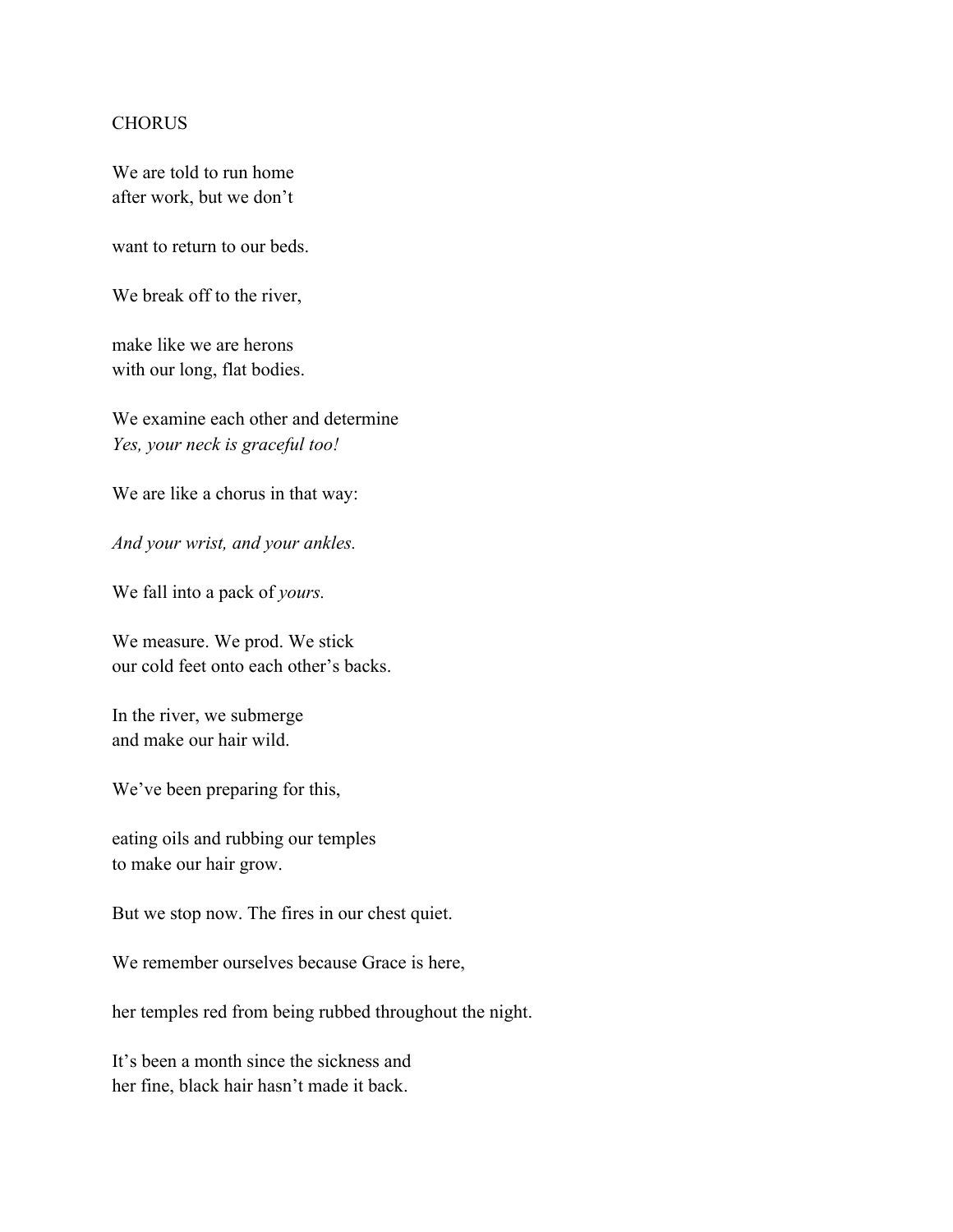We are quiet. We close our eyes because we have made our girl sad.

In the cold sunlight, we decide to be better.

Charity begins it--the chorus: *Yes, you do have wings! Yes.*

We break out:

*Yes, they are black, like your hair. Yes, like your eyes.*

Charity brings us home: *Yes, you are a black dove. The only one.*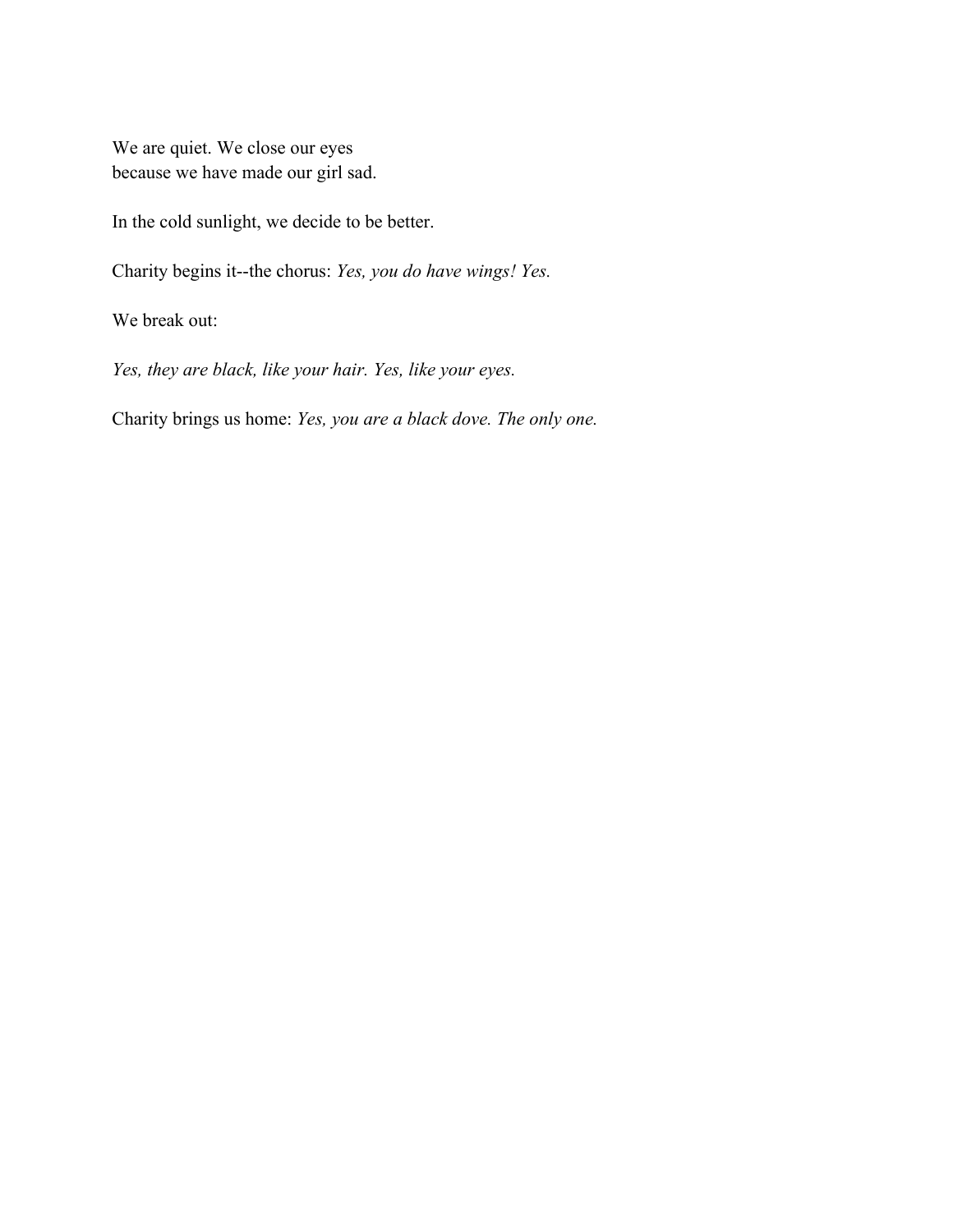Charity says, *I didn't need it anyways.*

We decide that can't be true.

For six days, we daydream about what use it was.

*It could be made into a rope.*

*It could be made into a broom.*

We are inventors now.

Charity says, *It doesn't matter today.*

And we whisper, *But tomorrow? Or in April?*

She grows tired of us.

We each make a noise when we understand,

our mouths open like spouts and rain out.

At night, we put a chair in the center of the room.

We each sit, and Grace sings as she presents us with scissors.

We have never seen a silver like that, quick and liquid.

We like it so much we take turns holding it

to the nape our necks.